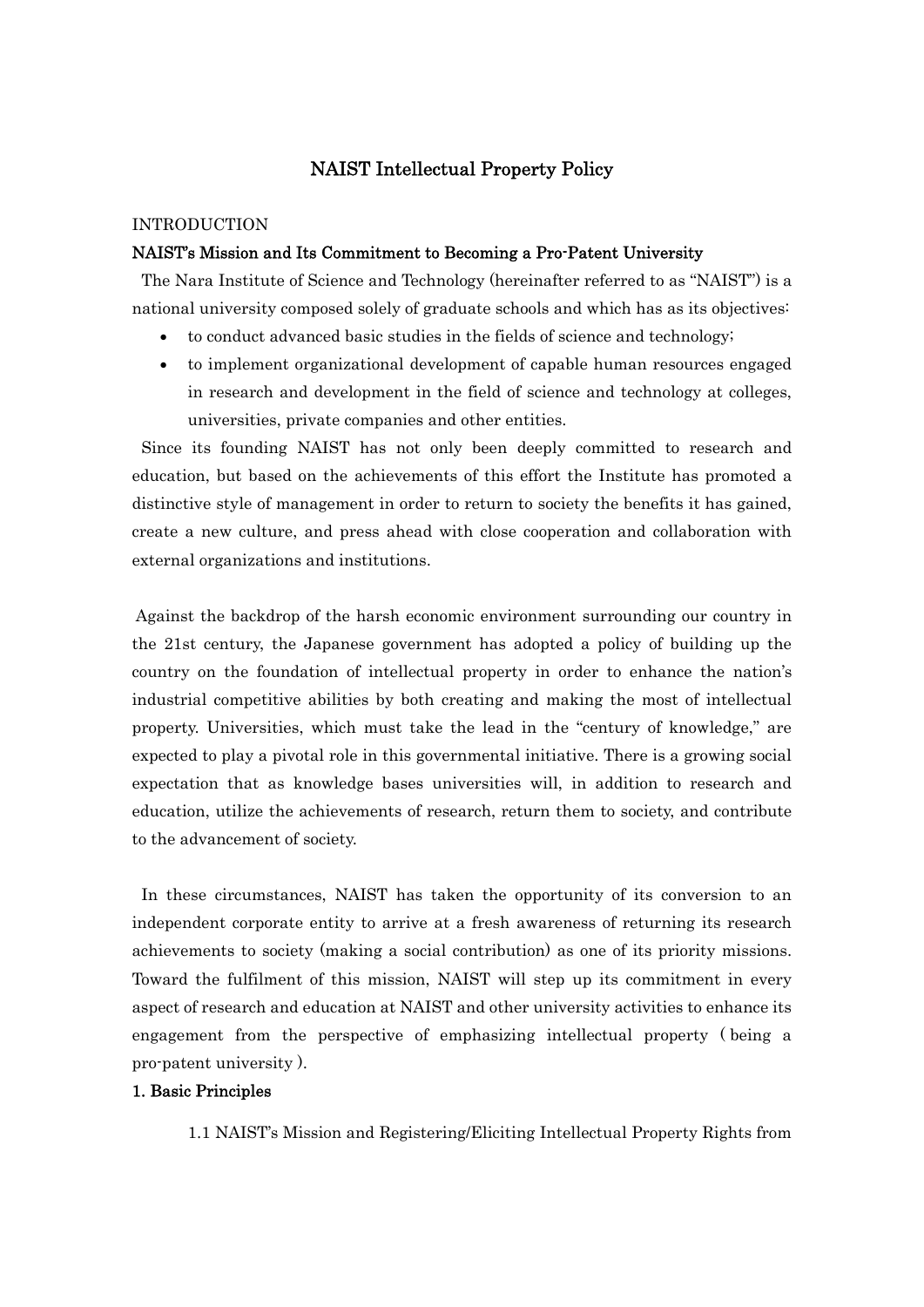## Research Achievements

 In addition to research and education, returning its research achievements to society is a vital mission for NAIST, with the objective of finding industrial and other applications for our research achievements and thereby contributing both to improving people's lives and expanding employment opportunities. Achieving this will require our rendering a technical contribution to the industrial sector through the promotion of industry-government-academia collaboration, and registering intellectual property rights from research achievements is crucial in this respect. Based on this recognition, NAIST will press ahead with registering and eliciting intellectual property rights from research achievements. We will educate staff members about the necessity of protecting intellectual property rights for research achievements, and make this requirement generally known throughout the Institute.

1.2 Combining and Matching Academic Freedom with Becoming a Pro-Patent University

 In university research, the self-direction, independence and autonomy of researchers, as well as the freedom of publication of research, must be respected (academic freedom). NAIST respects the self-direction, independence and autonomy of researchers in regard to disclosure of research achievements and the protection of intellectual property rights for these achievements, and is working to combine and match both academic freedom and a pro-patent university policy simultaneously in the research at the university, while cultivating and raising researchers' consciousness of intellectual property.

1.3 Establishment of a Centralized Management and Utilization System for NAIST's Intellectual Creation Cycle

 In order to register and maintain intellectual property rights for research achievements at NAIST, an intellectual property support program, including an electronic intellectual property management system, internal rules and other infrastructures will be formulated. The Intellectual Property Division has been established within NAIST to serve as a centralized point of contact, both internally and externally, for NAIST's intellectual property, and is tasked with receiving notifications of intellectual property, managing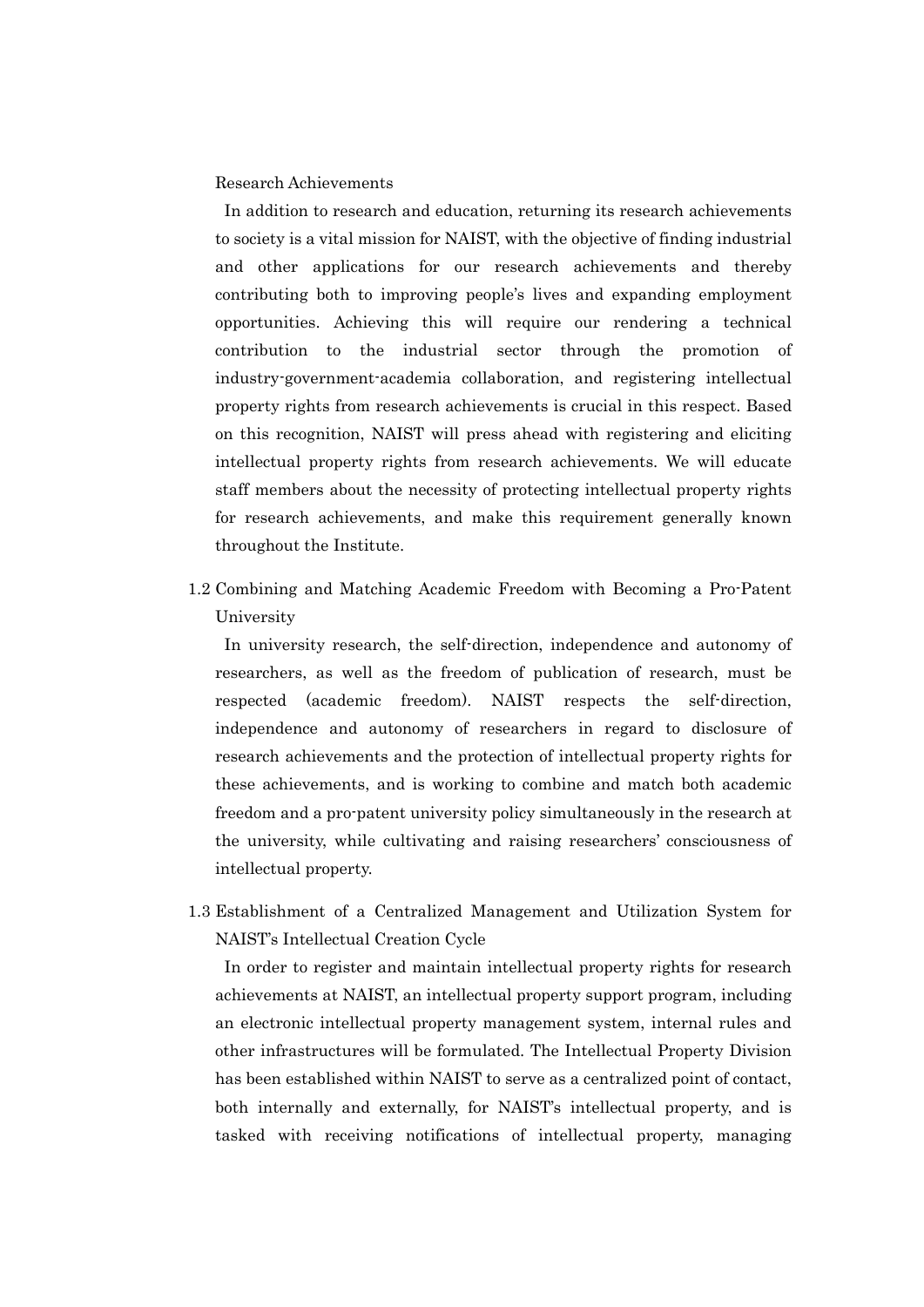intellectual property, maintaining intellectual property rights, utilizing intellectual property, and promoting various activities associated with the university intellectual creation cycle.

1.4 Duties of Staff Members and the Institute's Ownership of Research Achievements

 Taking the opportunity of NAIST's conversion to an independent corporate entity, the staff members (researchers) of NAIST will be held responsible for discharging their duties related to research, education and social contributions conducted using NAIST's facilities, equipment, funds, human and other resources, and any research achievements they have obtained in the course of discharging these duties shall belong not to the said staff members or other individuals but to the Institute as a corporation. Thus the work-related inventions program has been introduced.

1.5 NAIST's Contribution to Society and Industry: the Government-Industry-Academia Collaboration

 NAIST will engage in making a social contribution with priority given to the tasks of utilizing the achievements of advanced basic studies in the field of science and technology for the advancement of science and technology, developing capable human resources through advanced education based on these research achievements, and in addition to sending them out into the academic and industrial sectors, transferring technologies from research achievements to industry in future to enable them to play a useful role in the industrial sector.

 Moreover, NAIST will raise awareness among researchers that one attitude they should hold when carrying out studies research is that its achievements should have a role to play in industry, to ensure that the achievements of research carried out at NAIST will contribute to creating new business enterprises and industries that could take flight from Nara into the world. In addition, NAIST will promote cooperation with entities both inside and outside the Institute, as well as actively pressing ahead with activities designed to find industrial applications for research achievements while evaluating the achievements of basic studies.

 The functions of NAIST's technology licensing organization (TLO) will be expanded and enhanced in order to facilitate the technology transfer of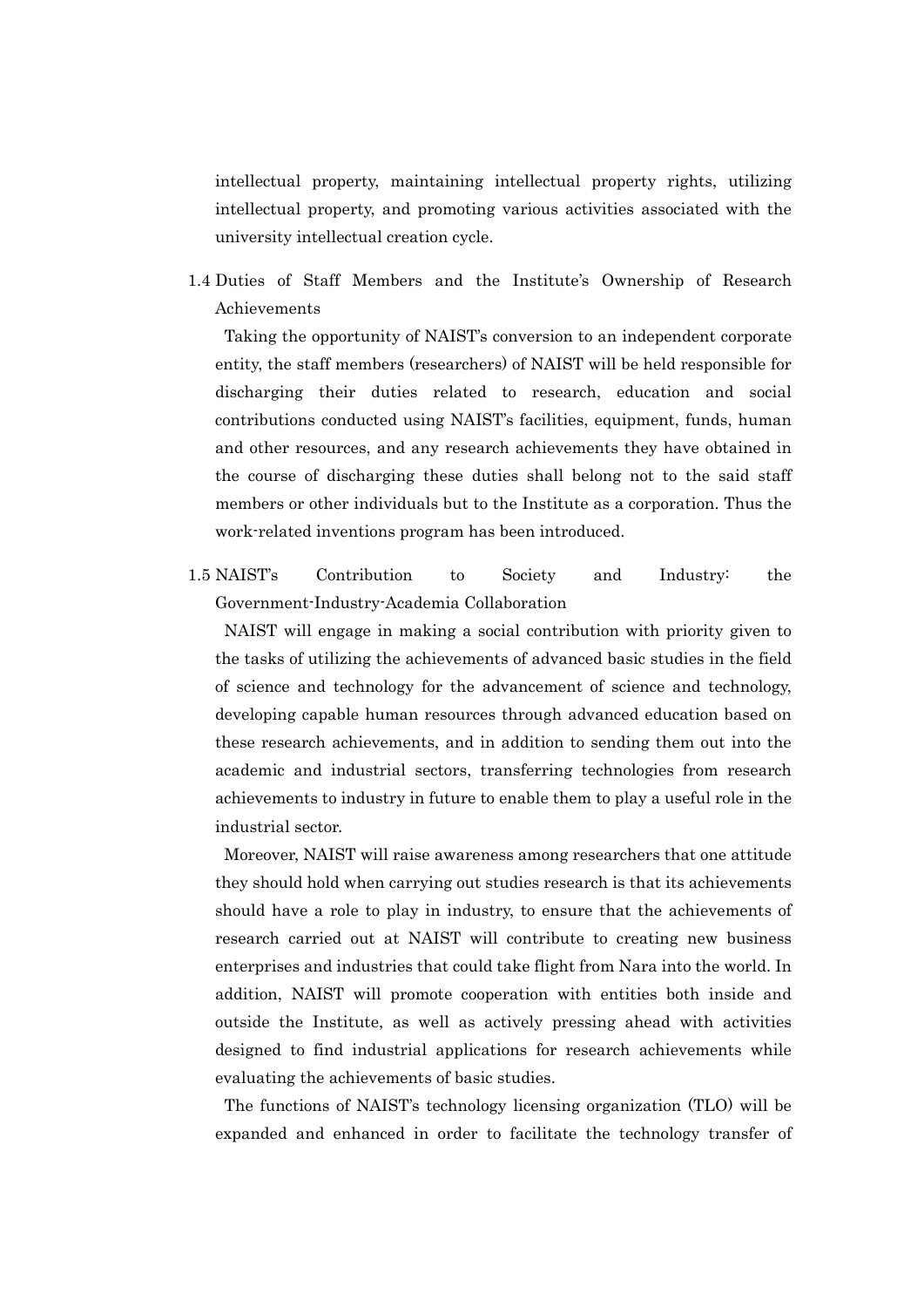research achievements (intellectual property rights) to the industrial sector. NAIST will work to engage in multifaceted, strategic industry-government-academia collaboration by such means as actively promoting collaborative and commissioned research with private companies for applied research on NAIST's research achievements, and will promote the effective technology transfer of such research achievements.

1.6 The Promotion of NAIST's Intellectual Creation Cycle to Afford Incentives to Staff Members and Revitalize Research Projects

 The intellectual creation cycle will be promoted effectively in order to create intellectual property from the achievements of research carried out at NAIST, maintain intellectual property rights, utilize research achievements, earn revenue from these achievements, and use it to provide research funds. A portion of the proceeds will be passed on to the staff members who are inventors and will be counted toward their research performance evaluation. Incentives such as this for staff members will revitalize NAIST's research and education.

## 2. Internal Regulations to Shape Intellectual Property Policy

 Based on the basic principles set out above, fundamental matters concerning the handling of research achievements and intellectual property rights will be codified as the following regulations so as to shape intellectual property policy:

(1) Regulation for Handling of Research Achievements

 This regulation provides for particulars required for the handling of research achievements obtained in the course of their research process, including intellectual property and research materials ( tangible assets ).

(2) Regulation for Employee's Inventions Management

 This regulation provides for particulars required for the handling of intellectual property ( intellectual property rights ).

(3) Regulation for Handling of Research Materials

 This regulation provides for particulars required for the handling of research materials ( tangible assets ).

(4) Regulations for Handling of Licensing Transactions

 These regulations provide for particulars required for the handling of transferring of technologies to private companies, etc. ( in the form of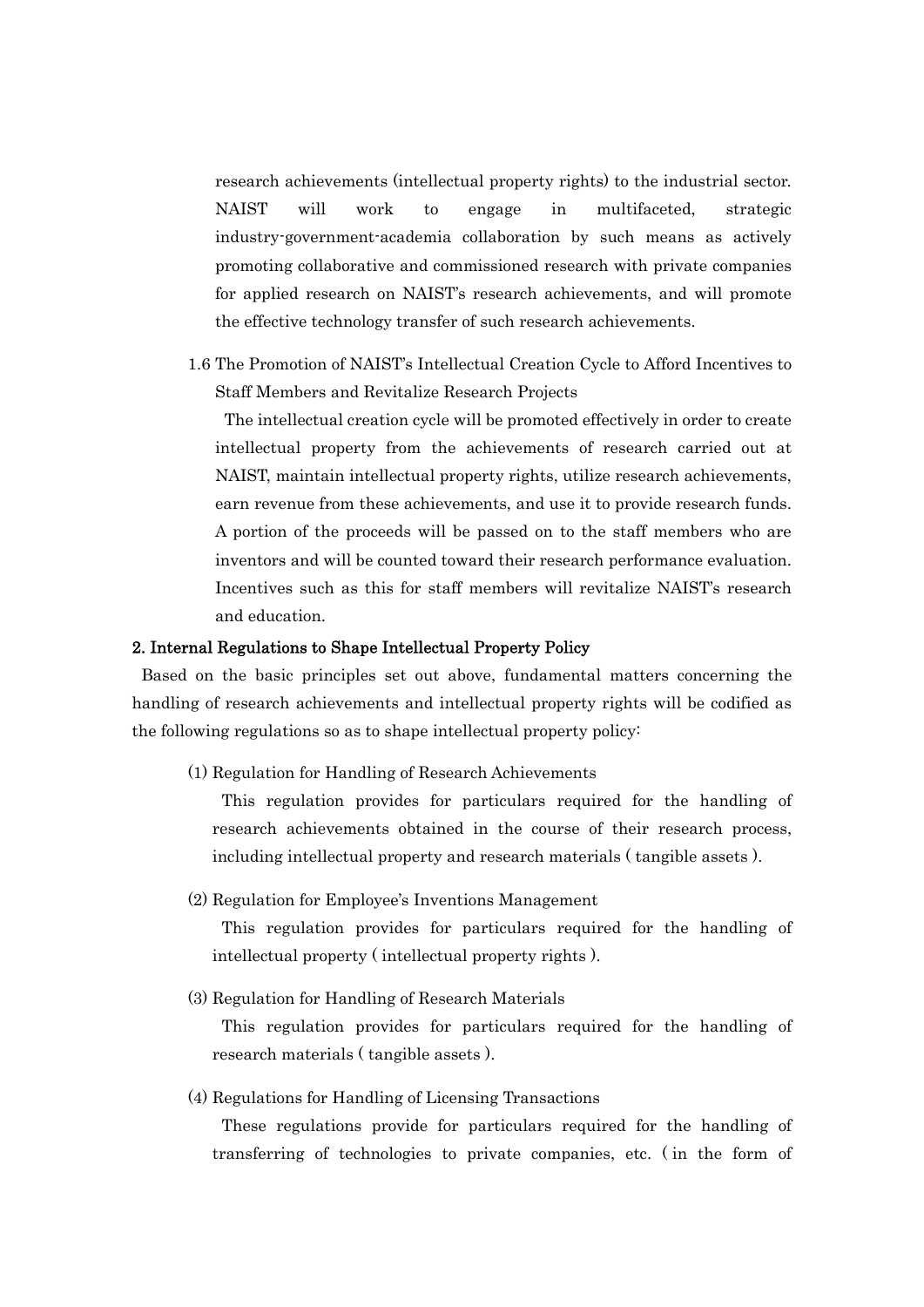licensing or transfer agreements ) and collaborative research projects with private companies and other organizations in relation to the intellectual property rights owned by NAIST.

 To enforce the above regulations, the required procedures and forms will be formulated to enable these regulations to be implemented smoothly within the Institute.

# 3. Handling of Staff Members and Students in the Enforcement of the Regulations ( under Intellectual Property Policy )

#### 3.1 Staff Members

 These regulations basically apply to professors, assistant professors, research associates, faculty members, and staff who are in employment relationships with NAIST (whether full-time or part-time), as well as the President and other corporate officers of NAIST.

## 3.2 Students

 Because students are not in employment relationships with NAIST, these regulations essentially do not apply to them. Considering, however, that students may engage in research at NAIST under the supervision of a professor, they shall be treated as follows (Persons associated with NAIST who are neither students nor in employment relationships with NAIST shall be treated similarly to students).

 If students or others engage in research conducted by NAIST under the guidance or supervision of a professor, for the purposes of the provisions of the Regulation for Employee's Inventions Management set out in Section 2 they shall be treated similarly to staff members, who shall make an agreement with the students in advance as long as they are engaged in such research.

## 4. Handling of Research Achievements

- 4.1 Definition of Research Achievements
- (1) papers and other similar documents;
- (2) reagents, materials, experimental animals, plants, cell strains, bacteria strains, genes, chemical substances, prototypes, experimental apparatus and other research materials obtained in the course of research that can be used for research purposes, and which are tangible and have added value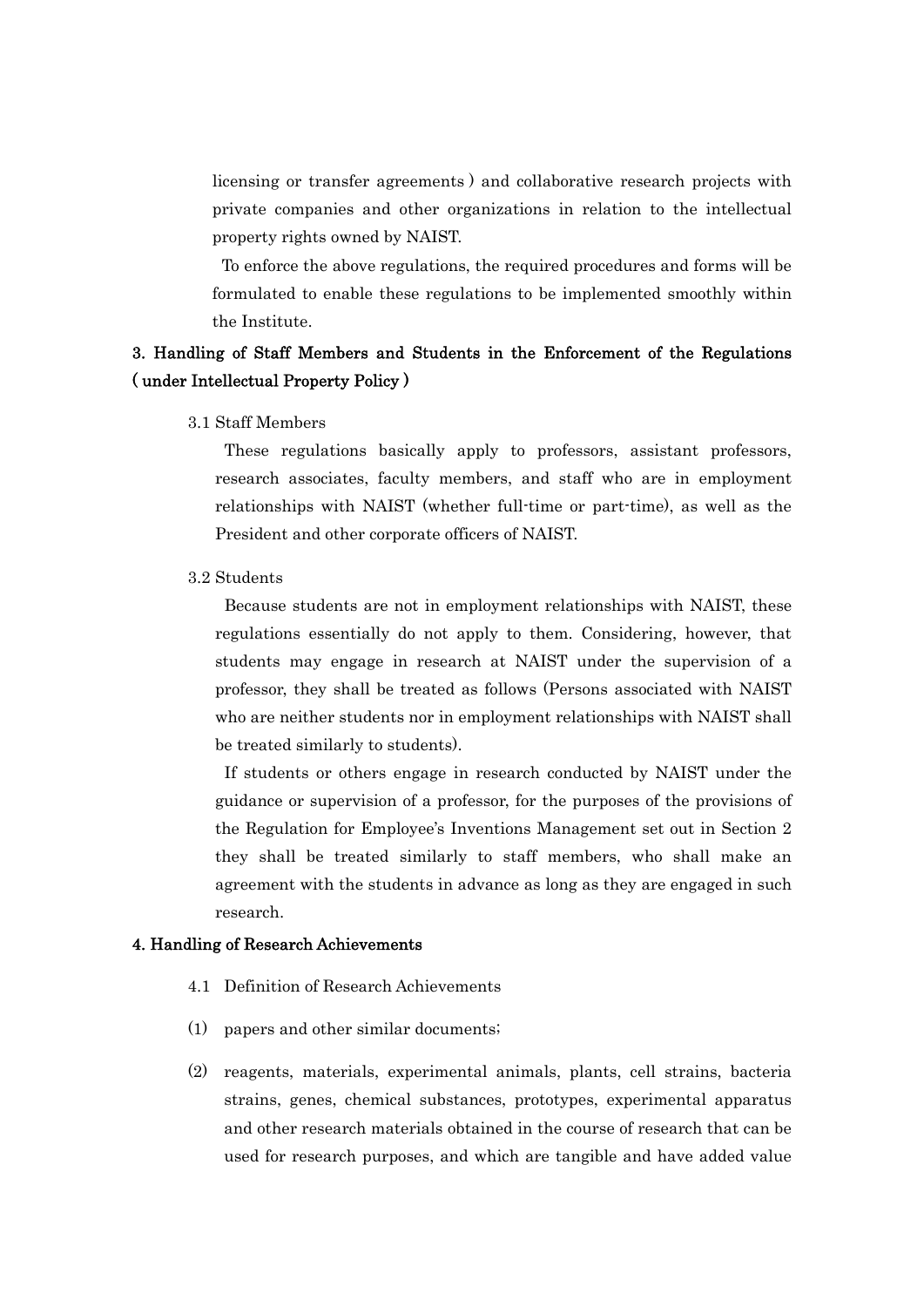from the technical viewpoint; and

- (3) inventions, ideas, authorship of computer programs/databases, technical know-how and other intellectual property obtained as the achievements of research conducted at the Institute (whether or not these items are included in the achievements mentioned in (1) and (2) above).
- 4.2 Notification of Research Achievements The staff members who have created the research achievements shall notify the President of these in accordance with the following regulations:
- (1) notification of papers presented at external meetings pursuant to the Regulation for Handling of Research Achievements;
- (2) notification of inventions and other intellectual property pursuant to the Regulation for Employee's Inventions Management; or
- (3) notification of research materials pursuant to the Regulation for Handling of Research Materials.
- 4.3 Ownership by the Institute of Research Achievements Obtained in the Course of Duties

 As a general rule, research achievements created by staff members in the course of their duties shall belong to NAIST.

4.4 Ownership by NAIST of Proceeds from Research Achievements and Their Return to Staff Members

 If NAIST has earned revenue from research achievements created by staff members in the conduct of their duties, this revenue shall belong to NAIST. A portion shall be returned to the staff members who created the said research achievement in accordance with the Regulation for Employee's Inventions Management and the Regulation for Handling of Research Materials.

4.5 Staff Members' Obligation of Confidentiality With Regard to Research Achievements

 Staff members shall observe confidentiality with respect to the unpublished achievements of research, except for those for which disclosure is permitted, and may not disclose or provide the said unpublished research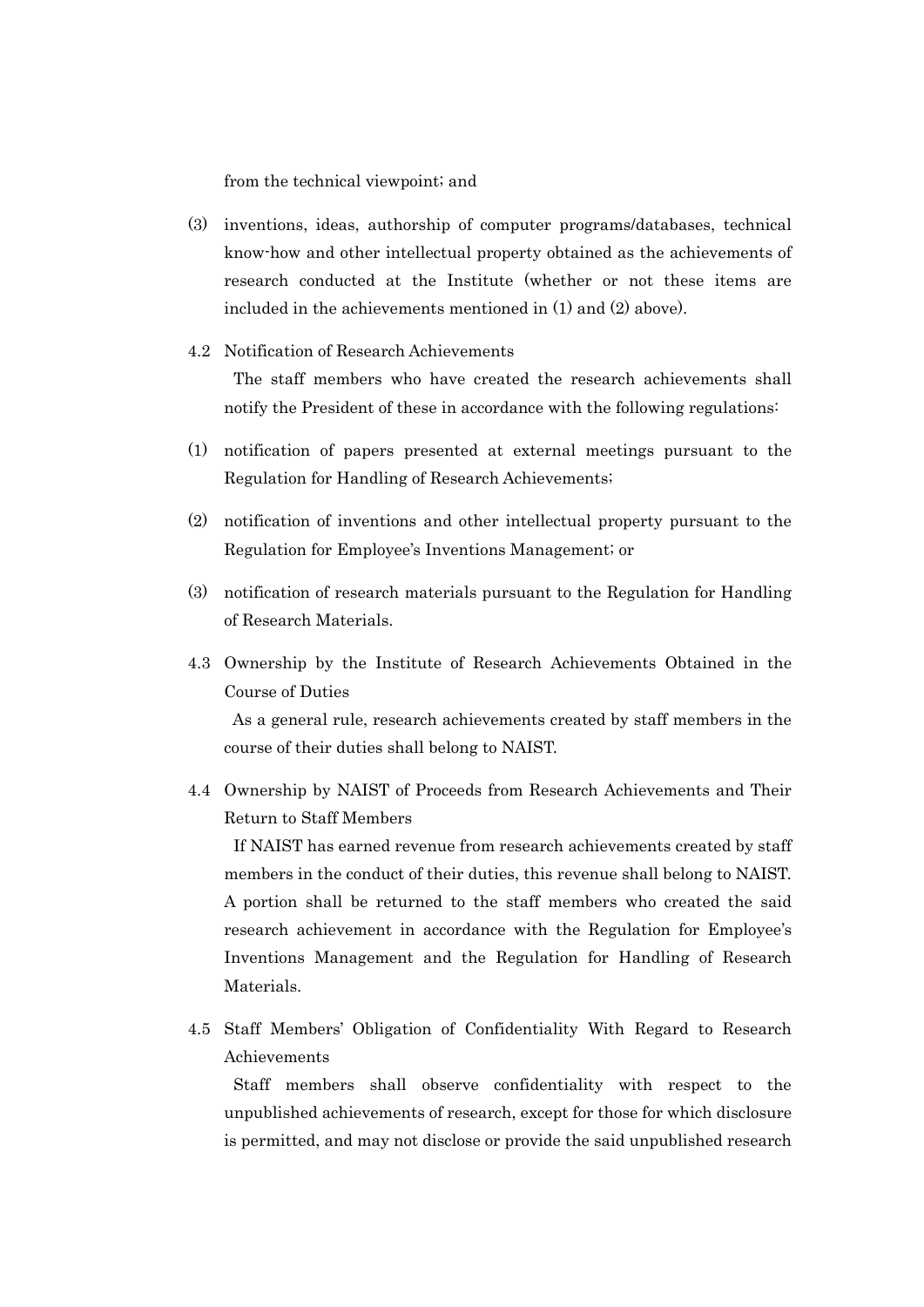achievements to other parties.

- 4.6 Obligation and Responsibility to Manage Research Achievements
- (1) Staff members shall keep the achievements of research in proper and strict custody in order to prevent them from being known to third parties or being taken off the premises.
- (2) Research achievements generated in collaborative research projects with private institutions or in commissioned research projects must be managed so as to ensure that obligations (including the obligation of confidentiality) imposed on NAIST in accordance with any agreement into which it has concluded with private institutions for the said research projects can be fulfilled by the Institute.
- (3) Dean of the Graduate school or other responsible person shall be held responsible for managing research achievements (including managing the research achievements specified in (1) and (2) above) generated in the graduate school or other part of the organization over which he/she has supervision.
- 4.7 Presentations of Research Achievements at External Meetings of Academic Societies and Protection of Intellectual Property Rights
- (1) If the staff members who created the research achievements determined by themselves that the said research achievements have a value as intellectual property (insofar as they are novel, patentable, and serve industrial uses), they should present at external meetings the said research achievements after having completed the procedures for submitting a patent application.
- (2) If the staff members who created the research achievements determine that disclosing the said research achievements without registering any rights thereto would contribute to society for the sake of the advancement of science and technology as well as the progress of education, they may refrain from protecting intellectual property rights.
- (3) The Intellectual Property Division should assist staff members in making decisions on matters (1) and (2) above.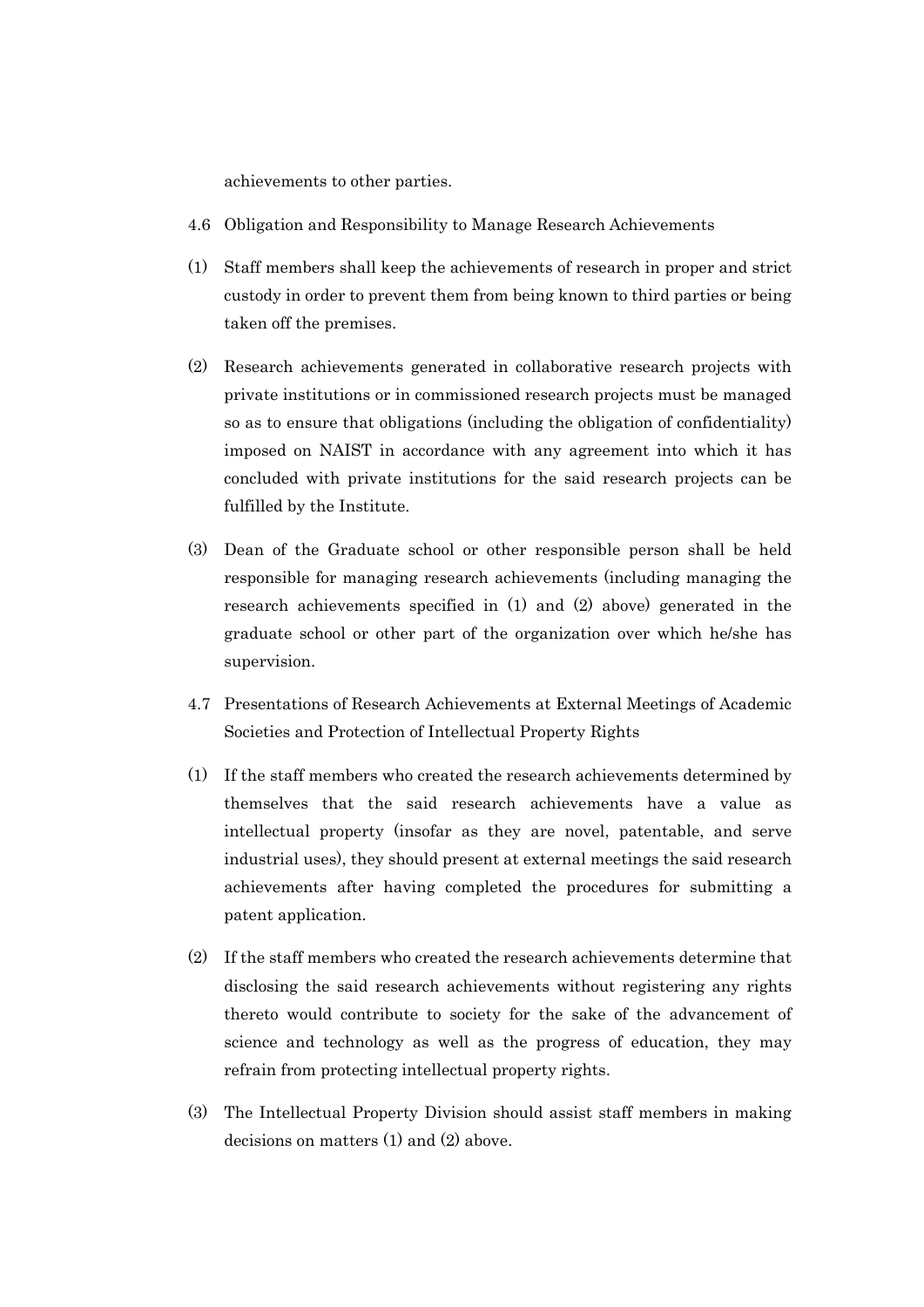#### 4.8 Providing Research Achievements to Third Parties

(1) If staff members intend to provide research achievements they have obtained in the conduct of their duties to third parties, they must:

 (a) obtain the consent of interested parties to provide the said research achievements;

 (b) check to ensure that provision of the said research achievements does not violate NAIST's Code of Regulations; and

 (c) obtain the approval of the President before making an agreement on provision of the said research achievements to the recipient private companies.

- (2) Particulars concerning handling of provision of the research materials to third parties are provided for in the Regulations for Handling of Research Materials (refer to Section 8: Handling of Research Materials).
- 4.9 Receiving Research Achievements from External Institutions If staff members intend to receive research achievements from external

institutions, it shall be treated similarly to the provisions in 4.8 above.

- 4.10 Efforts to Protect Intellectual Property Rights and Support by the Intellectual Property Division
- (1) If research achievements obtained in the conduct of staff members' duties are deemed to have a value as intellectual property, efforts must be made to protect the said research achievements by registering intellectual property rights thereto.
- (2) The staff members who created the research achievements should determine whether the said research achievements have a value as intellectual property or not, or whether the said research achievements must be protected by registering intellectual property rights thereto self-directly, independently, and autonomously with the support of the Intellectual Property Division.
- (3) Particulars concerning handling of intellectual property rights are provided for in the Regulations for Handling of Inventions Produced in the Conduct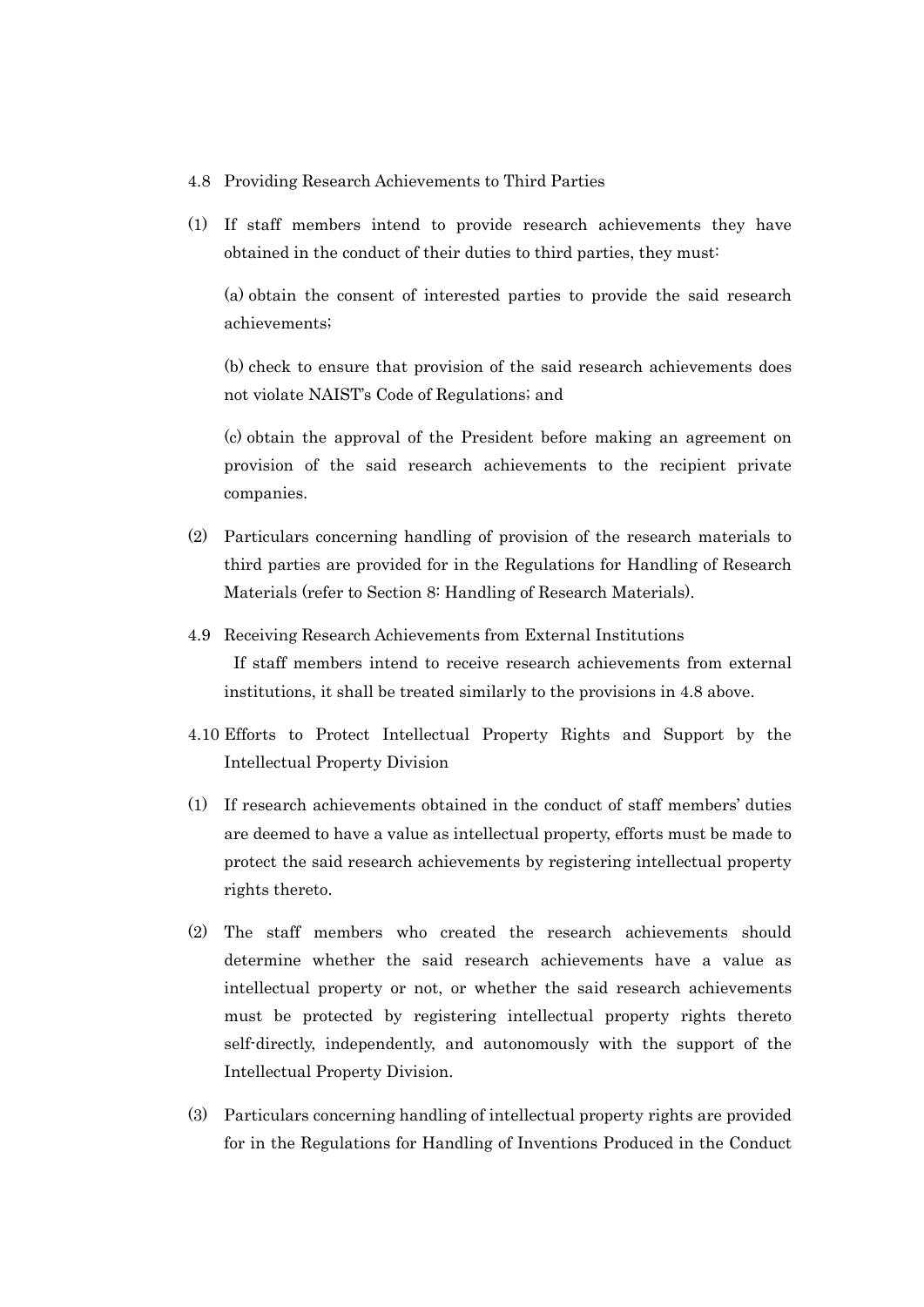of Duties (refer to Section 5: Handling of Intellectual Property Rights).

# 5. Handling of Intellectual Property Rights

- 5.1 Definition of Intellectual Property Rights [Rights (1) to (5)]
- (1) Patent and other rights [rights (a) and (b) mentioned below]:

 (a) patent rights, utility model rights, design rights, and trademark rights; and

 (b) rights to obtain industrial property rights, including the right to obtain patents ( hereinafter referred to as the "right to obtain patents" ).

(2) Copyright [rights (a) and (b) mentioned below]:

 (a) copyright on authorship of programs as specified in the Copyright Law; and

(b) copyright on authorship of databases as specified in the Copyright Law.

(3) Circuit layout rights:

Circuit layout rights to the layout of semiconductor integrated circuits as specified by law.

# (4) Breeder's right:

Breeder's right as specified in the Seeds and Seedlings Law.

(5) Rights to use technical know-how:

Rights to use technical information that can be kept secret and that have a value as property ( hereinafter referred to as "technical know-how" ).

## 6. Patent Rights and Other

- 6.1 Handling of Inventions and Others (Steps of Procedure from Notification, Verification of Succession to Rights, Submission of a Certificate of Transfer to Utilization of Inventions)
- (1) If a staff member has produced an invention in connection with NAIST's research and education, he/she shall notify the President of this.
- (2) The President shall entrust the Director of the Intellectual Property Division with the task of verifying whether notified inventions fall under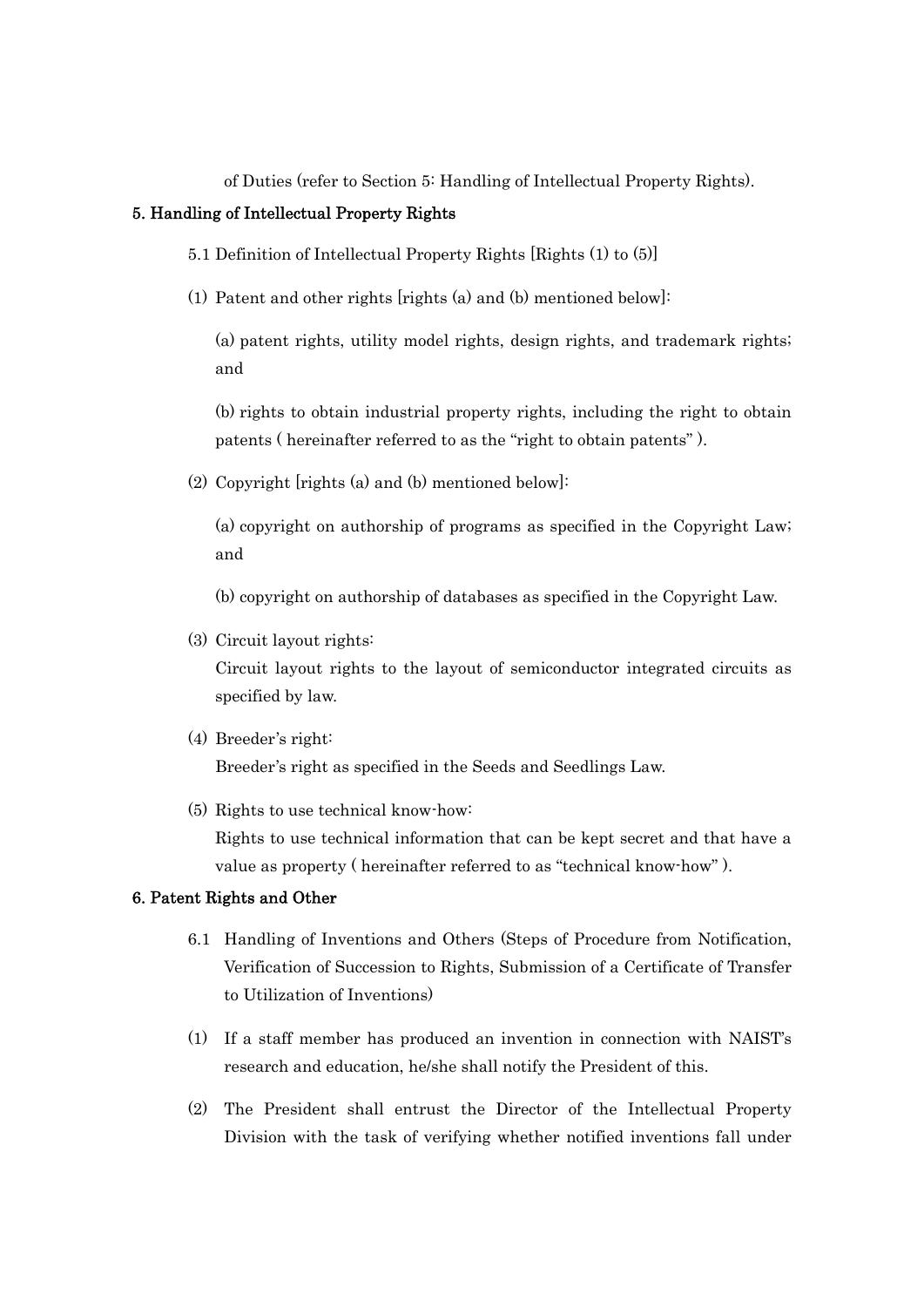the category of work-related inventions (refer to Section 6.2. Handling of work-related inventions) and whether NAIST should succeed to the right to obtain patents thereon.

- (3) The President shall inform the inventing staff member of the results of verification by the Director of the Intellectual Property Division, and if the staff member is informed to the effect that NAIST shall succeed to the rights to obtain patents thereon, he/she should submit a certificate of transfer to the President and submit the documents required to apply for patents to the Intellectual Property Division.
- (4) The Intellectual Property Division shall hold primary responsibility for carrying out patent application and the procedure for obtaining intellectual property rights, maintaining these rights, granting licenses to private companies, and utilizing the rights to inventions for which it has been determined that NAIST shall succeed to the right to obtain patents (accountability for management of intellectual property rights).
- (5) If the inventor has any objection to a decision made by NAIST not to succeed to the right to obtain patents on inventions that he/she has produced, he/she may file a protest with the President (refer to Section 6.7).
- 6.2 Handling of Employee's inventions and Voluntary Transfer
- (1) "Employee's inventions" shall mean inventions that are produced by staff members, fall within the range of NAIST's activities, and for which involved in the production of the invention belonged to the said staff members' current or previous duties at NAIST. Inventions created by staff members using NAIST's funds, facilities, equipment and other resources (including human resources) in the course of research in which they are engaged in principle fall under the category of work-related inventions, and NAIST must be notified of these without fail.
- (2) In regard to inventions that do not fall under the category of employee' s inventions but which are connected with NAIST's activities, the staff members may consult with NAIST about the transfer of the right to obtain patents by submitting a notification (this transfer is referred to as "voluntary transfer").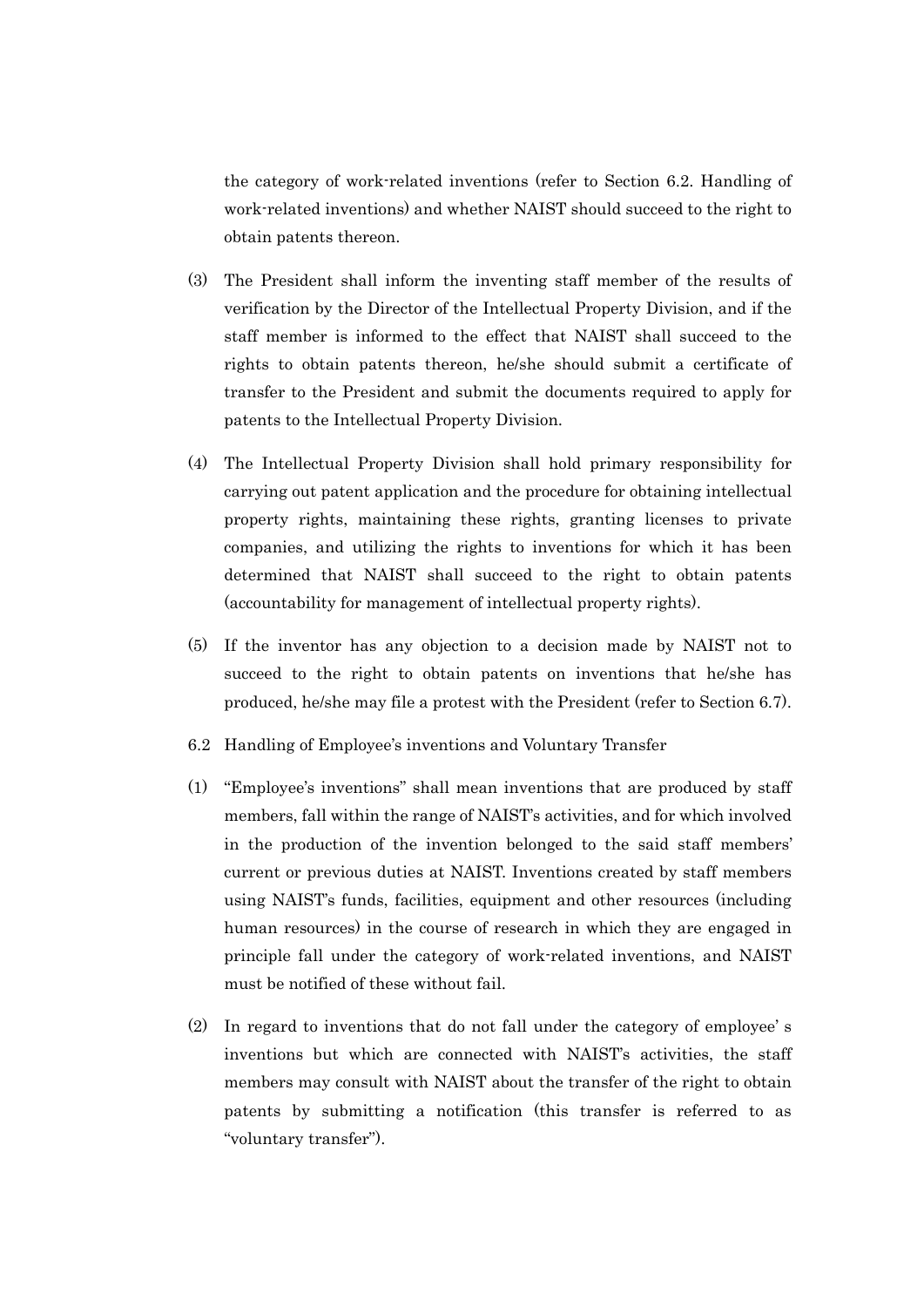#### 6.3 Ownership of the Right to Obtain Patents

- (1) The right to obtain patents on employee's inventions produced by staff members belongs to NAIST.
- (2) If joint development or other such collaborative research projects are carried out in accordance with an agreement with a private company, the ownership of the right to obtain patents on the inventions produced in such research projects should be determined in accordance with the provision of the said agreement; provided, however, that inventions produced independently by staff members in principal belong solely to NAIST and inventions produced collaboratively with the employees of private companies belong both to NAIST and the private companies.
- 6.4 Notice of Application of Article 30 (Exceptions to Lack of Novelty of Invention) of the Patent Law

 Inventions should not be disclosed before applying for a patent, but if an invention should lose its novelty under unavoidable circumstances such as its presentation at a meeting of an academic society or other similar circumstances as specified in Article 30 of the Patent Law, the staff member who produced the said invention should immediately notify the Director of the Intellectual Property Division to this effect.

## 6.5 Staff Members' Obligation to Cooperate in Registering Rights

 In the procedure toward acquisition of patent right on an invention produced by a staff member, if the staff member is requested by the Intellectual Property Division or an attorney at law to advance opinions or answer inquiries, he/she should comply with such requests in good faith and cooperate aiming at the acquisition of such right.

## 6.6 Returning the Right to Obtain a Patent to the Staff Member

 If notice of NAIST's decision not to succeed to the right to obtain a patent on an invention has been given to the staff member who produced the said invention, the right to obtain a patent thereon should be considered to have been returned to the said staff member unless other provisions apply.

- 6.7 Notice of Opposition
- (1) If a staff member has received notice of NAIST's decision not to succeed to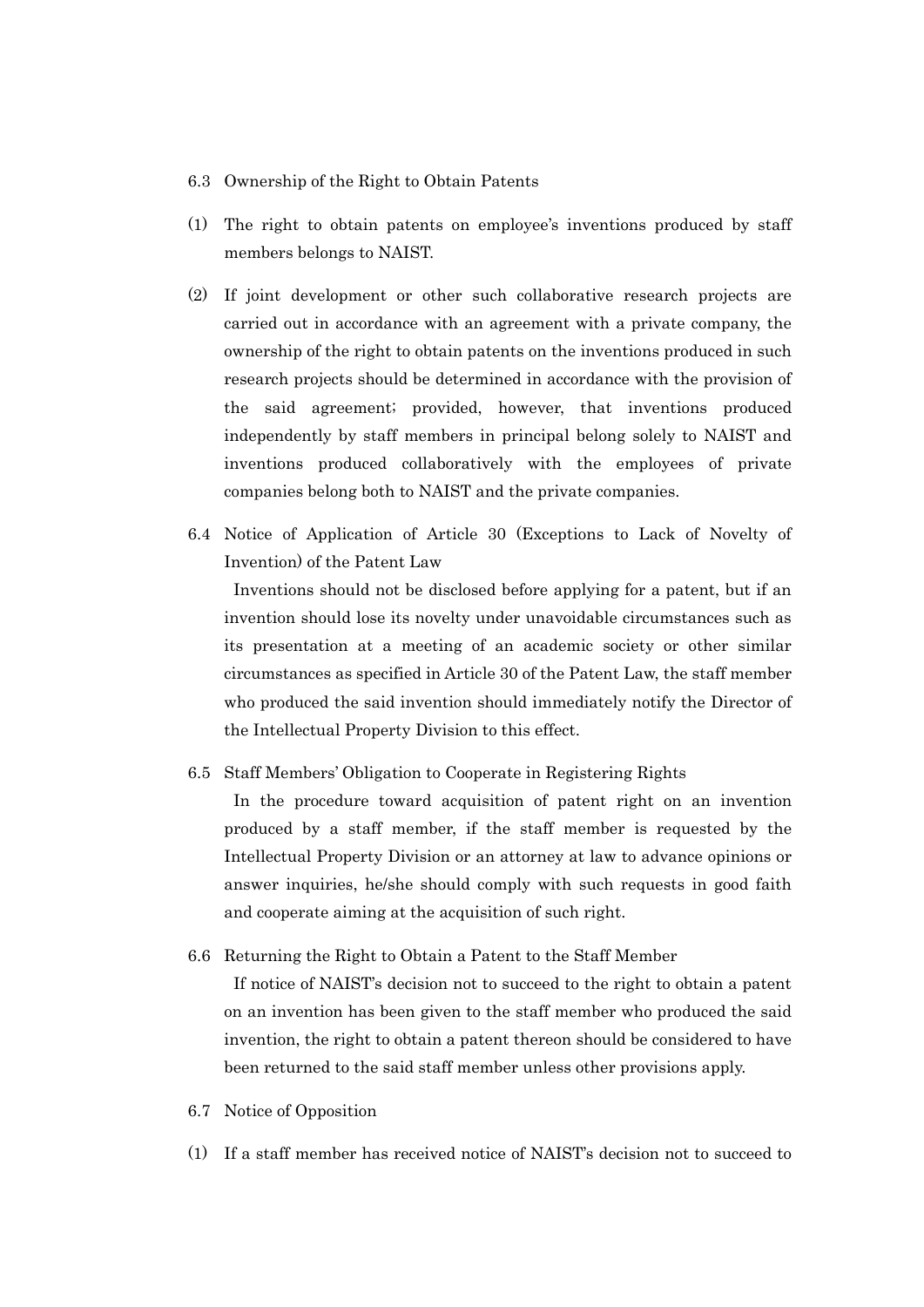the right to obtain a patent on an invention for which he or she submitted a notification, and if he/she has an objection to this decision, he/she may file a protest with the President within 20 days of receiving the said notice.

- (2) In the event that the President receives a protest, the President shall make a decision on whether to succeed the right to obtain a patent on the said invention after holding a deliberation of the Intellectual Property Council, and shall give notice of the decision to the person who filed the protest.
- 6.8 Compensation for Inventions
- (1) If NAIST has succeeded to patent or other rights on an invention, compensation will be paid to the staff member who produced the said invention:

(a) patent application compensation:  $\yen 6,000$  per patent applied for;

 (b) licensing compensation: an amount equivalent to 40% of the proceeds from licensing a patent right;

 (c) transfer compensation: an amount equivalent to 40% of the proceeds from transferring a patent right.

- (2) If there are two or more inventors are eligible for a patent application compensation, unless otherwise agreed among the inventors, in principle the proportion of their contributions shall be equal and the compensation shall be divided equally among the inventors.
- (3) The President shall entrust the Director of the Intellectual Property Division with the task of verifying the person or persons who are eligible for compensation and the amount thereof.
- 6.9 The Intellectual Property Council
- (1) Composition

Chair: President of NAIST

Members: Executive Directors designated by the President, the Director of the Intellectual Property Division, the Dean of the Graduate School and other persons whom the President deems to be required as members of the Council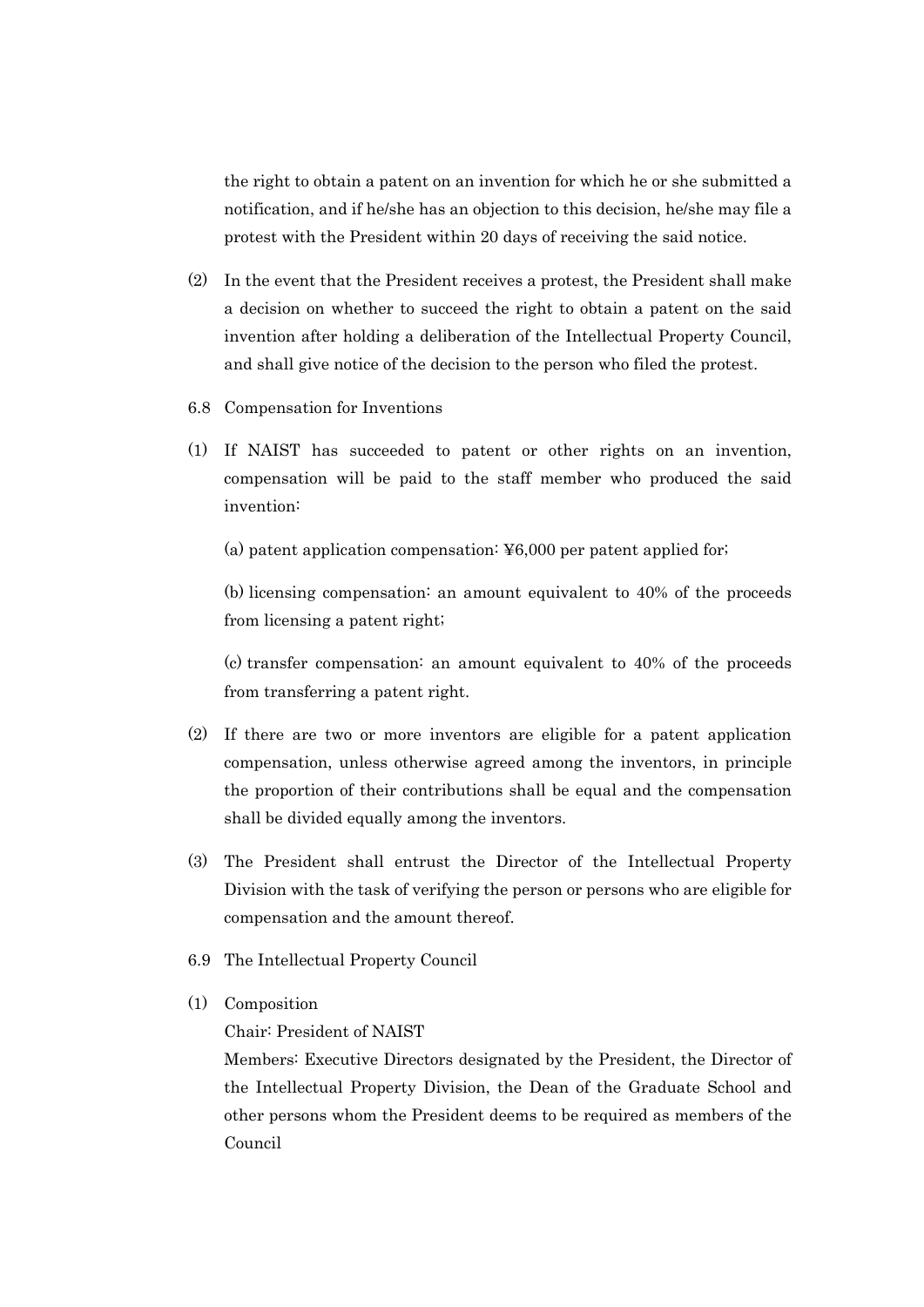## (2) Functions

 (a) to deliberate decisions made by the Director of the Intellectual Property Division concerning the NAIST's succession to the right to obtain patents in accordance with the provisions of the Regulation for Employee's Inventions Management, the Regulation for Handling of Research Materials, and the Regulation for Handling of Licensing Transactions, as well as concerning protests filed against the decisions; and

(b) to deliberate matters related to intellectual property.

#### 6.10 Handling of Staff Members After Retirement

 The Regulations Employee's Inventions Management apply to inventions produced by staff members in active service, and compensations will be paid to staff members who have lost their status as staff members owing to retirement after they have retired.

# 7. Intellectual Property Rights Other Than Patent Rights

7.1 Copyright

 In regard to works of authorship created at NAIST, in light of their industrial utility and NAIST's fields of research, copyright to the authorship of computer programs (Article 2, Section 1, Item 10-2 of the Copyright Law) and databases (Article 2, Section 1, Item 10-3 of the same law) will be treated similarly to patent rights as intellectual property rights specified in the Regulation for Handling of Inventions Produced in the Conduct of Duties.

(1) Considering that authorships of programs and databases serve industrial uses and are created in connection with inventions, and that during technology transfer a license to use these works of authorship may therefore be granted as a package deal with related patent rights, works of authorship produced by staff members in the course of their duties in principle shall (whether or not they fall under the category of works produced by juridical persons under the Copyright Law) be treated similarly to employee's inventions, which means that NAIST may succeed to the right to obtain patents on the said works of authorship upon receipt of notification from the staff members who produced the said works of authorship.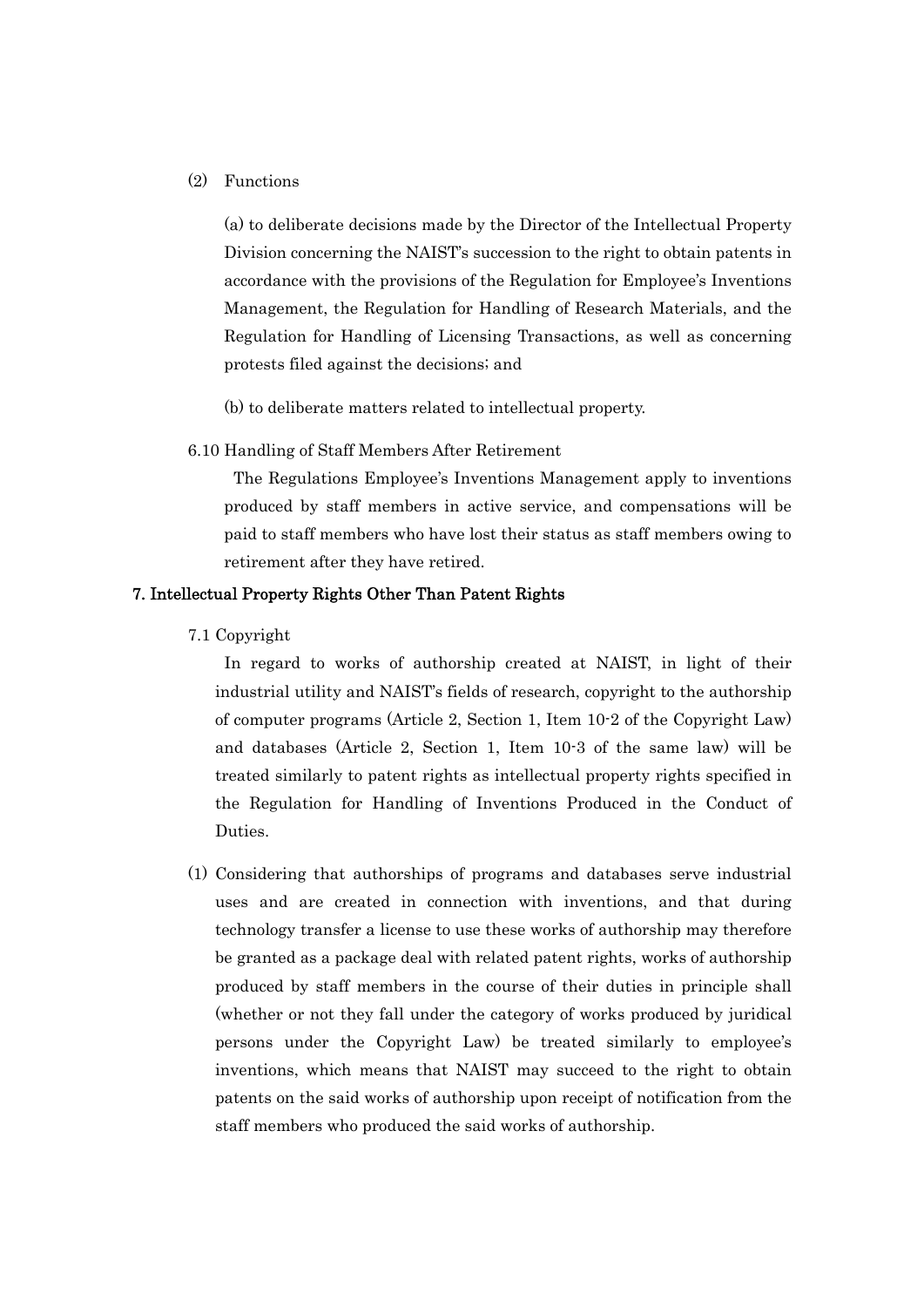- (2) Notifications, verification of employee's inventions, succession to rights, compensations, and handling of licensing transactions shall be treated similarly to patent rights.
- 7.2 Circuit Layout Rights and Breeder's Rights

 Original works produced by staff members in the course of their duties in relation to circuit layouts and species shall be treated similarly to employee's inventions, which means that NAIST may succeed to rights on the said original works upon receipt of notification from the staff members who produced the said original works. Notifications, verification of work-related inventions, succession to rights, compensations, and handling of licensing transactions shall be treated similarly to patent rights.

7.3 Rights to Use Technical Know-how

 Research achievements may include technical information that can be kept secret and that has a value as property (technical know-how). Because technical know-how is protected not by patent rights but as trade secrets (under the Unfair Competition Prevention Law) and is useful in industrializing patented technologies for transfer, it may be possible or necessary for rights to use technical know-how may need to be granted as a package deal with other rights. The technical know-how for which technology transfer to private companies may be envisaged that is produced by staff members in the course of their duties shall be treated in the same way as employee's inventions, which means that NAIST may succeed to the right to use the said technical know-how. Notifications, verification of work-related inventions, succession to rights, compensations, and handling of licensing transactions shall be treated similarly to patent rights.

#### 8. Handling of Research Materials (Tangible Assets/Materials)

8.1 Definition of Research Materials

 Reagents, materials, experimental animals, plants, cell strains, bacteria strains, genes, chemical substances, prototypes, experimental apparatus, and other research materials produced by staff members and others that can be used for research purposes, and which are tangible and have added value from the technical viewpoint.

8.2 Ownership by the Institute of Research Materials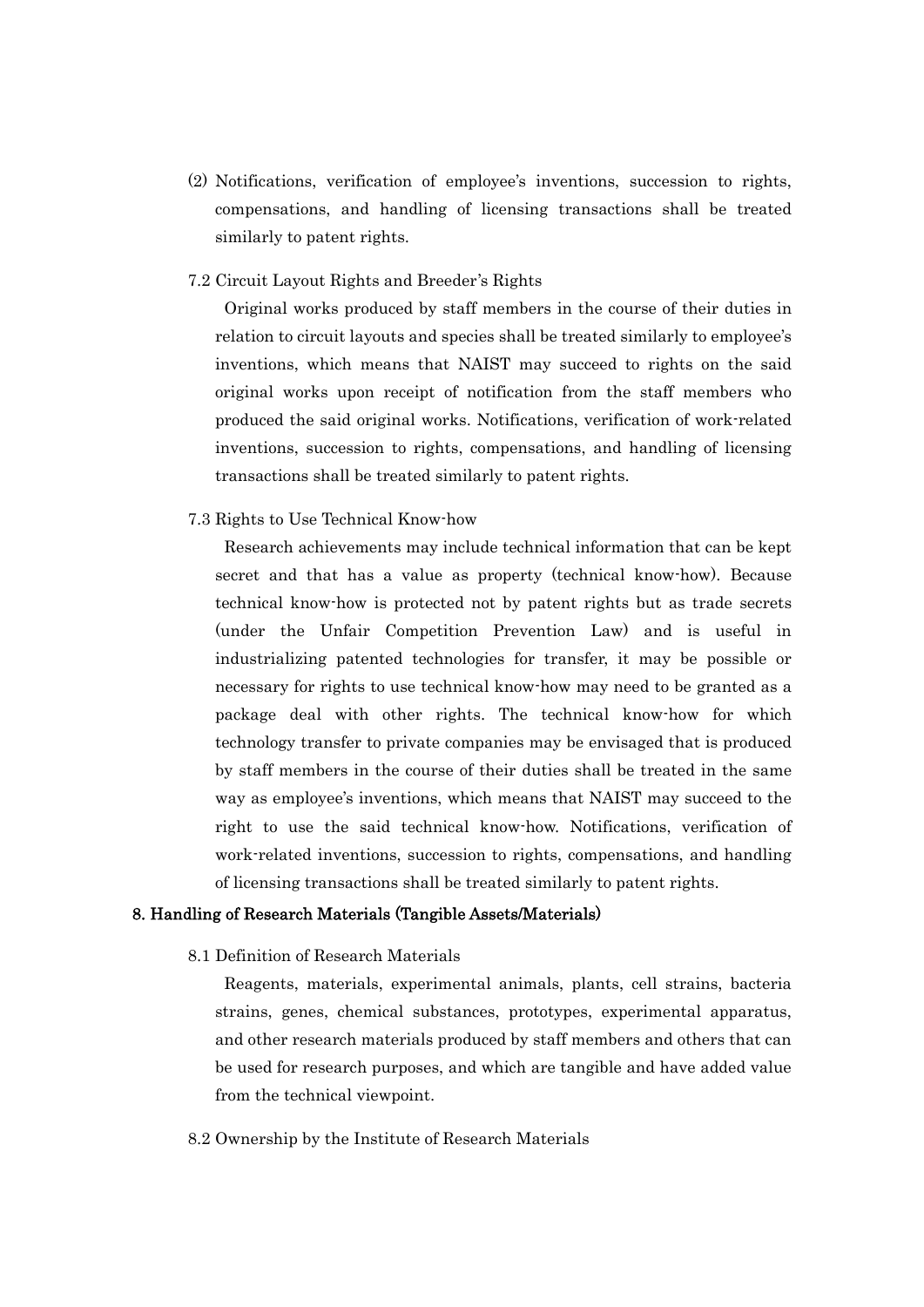Research materials produced by staff members produced in the course of their duties shall in principle belong to NAIST.

- 8.3 Management and Notification
- (1) If staff members have produced research materials, they must manage them appropriately.
- (2) If any of the following circumstances pertains to a research material, a staff member shall notify the Dean of the Graduate School to this effect:
	- (a) the staff member provides a research material to a third party;

 (b) it becomes evident that value has been added to the research material from a technical viewpoint; or

(c) other circumstances that require notification.

- 8.4 Verifying Eligibility by the Dean of the Graduate School and Reporting to **NAIST**
- (1) When the Dean of the Graduate School has received notification of the research material, he/she shall verify whether or not the research material is eligible for a research materials transfer agreement [whether it pertains to (a) or (b) in Section  $8.3$  (2) above].
- (2) If the Dean of the Graduate School has certified that the research material of which notification has been given is eligible for a research materials transfer agreement, he/she shall immediately report this to the Institute.
- 8.5 Concluding a Materials Transfer Agreement (MTA)

 If a staff member provides a research material to a third party, he/she shall conclude a research materials transfer agreement. The President shall entrust the Director of the Intellectual Property Division to assist him/her in executing a written research materials transfer agreement and conducting negotiations in relation thereto.

- 8.6 Ownership by the Institute of Proceeds from Research Materials and Grants for the Encouragement of Provision of Research Materials
- (1) Any revenue earned from research materials belongs to NAIST.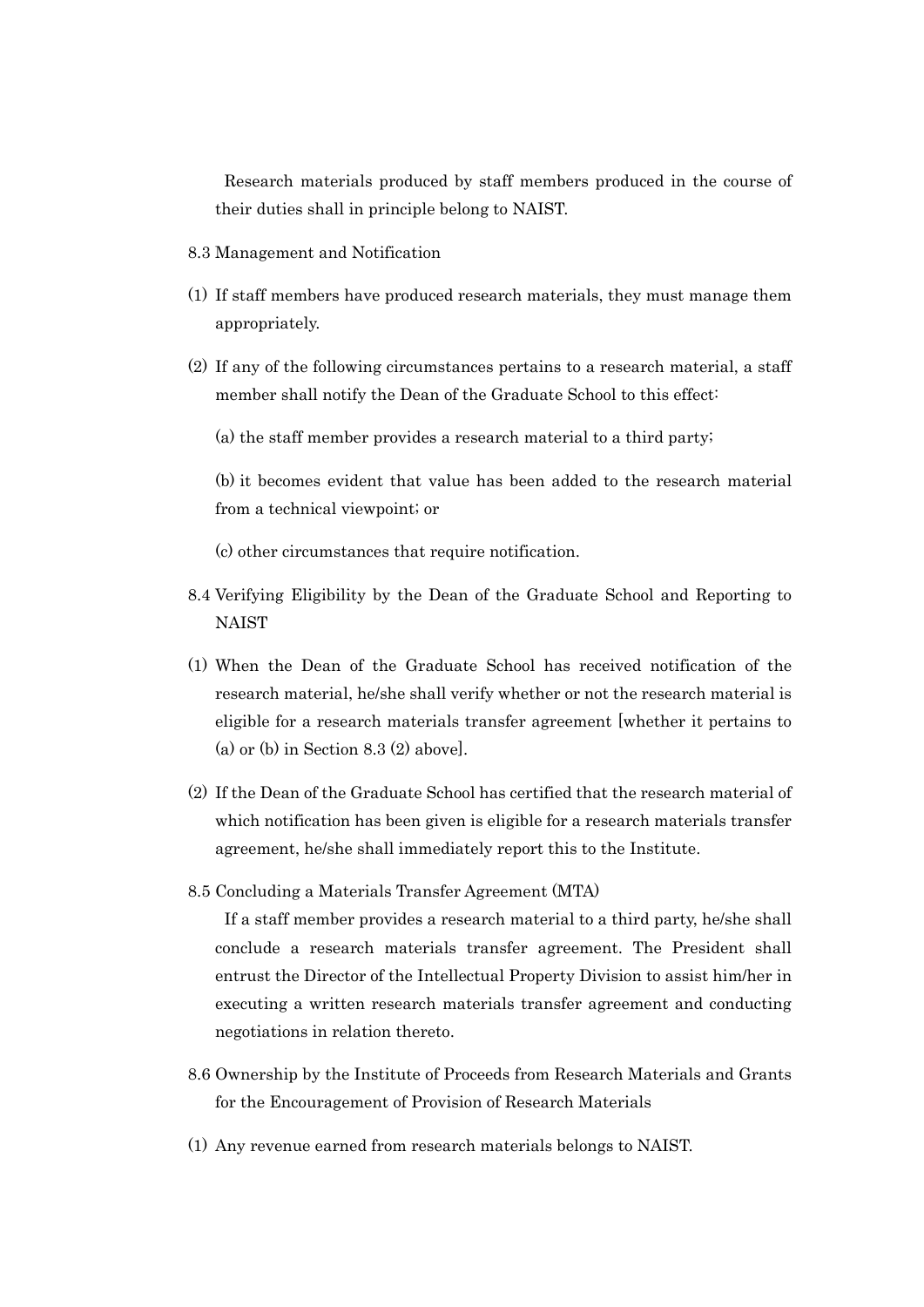- (2) If NAIST earns revenue from providing a research material, the President shall award the staff member who has produced the said research material compensation for providing research materials.
- (3) The amount of and the method for awarding a compensation for providing research materials shall apply pursuant to the rules for handling of patent rights.

# 9. Licensing and Transfer of Intellectual Property Rights ( Transfer of Technology to the Industrial Sector )

- 9.1 Principle of Licensing Intellectual Property Rights Owned by NAIST
- (1) NAIST may license intellectual property rights it owns to private companies and others in principle on payment of a fee, except for those intellectual properties that it decides will not be industrialized.
- (2) NAIST may collectively license a range of intellectual property rights to research achievements related to the transfer of technologies if this is useful for industrialization of the achievements of research at NAIST and for technology transfer to private companies ( that is, it may license authorship of programs and technical know-how that are of use in commercializing patented technologies under a package deal agreement ).
- 9.2 Intellectual Property Rights Owned Jointly by NAIST and Companies or Other Organizations

 If a company that is a co-owner intends to use intellectual property rights owned jointly by NAIST and the company, because NAIST does not undertake commercial transactions, NAIST must conclude a licensing agreement with the company setting out that the company shall be permitted to use the said intellectual property rights at a reasonable cost.

- 9.3 Concluding a Licensing Agreement with Companies or Other Organizations
- (1) Authority to conclude a licensing agreement at NAIST shall rest with the President, who shall encourage the Director of the Intellectual Property Division to contact with companies or other organizations, to execute a written agreement, to conduct negotiations and to do other duties required to conclude an agreement at the initiative of NAIST.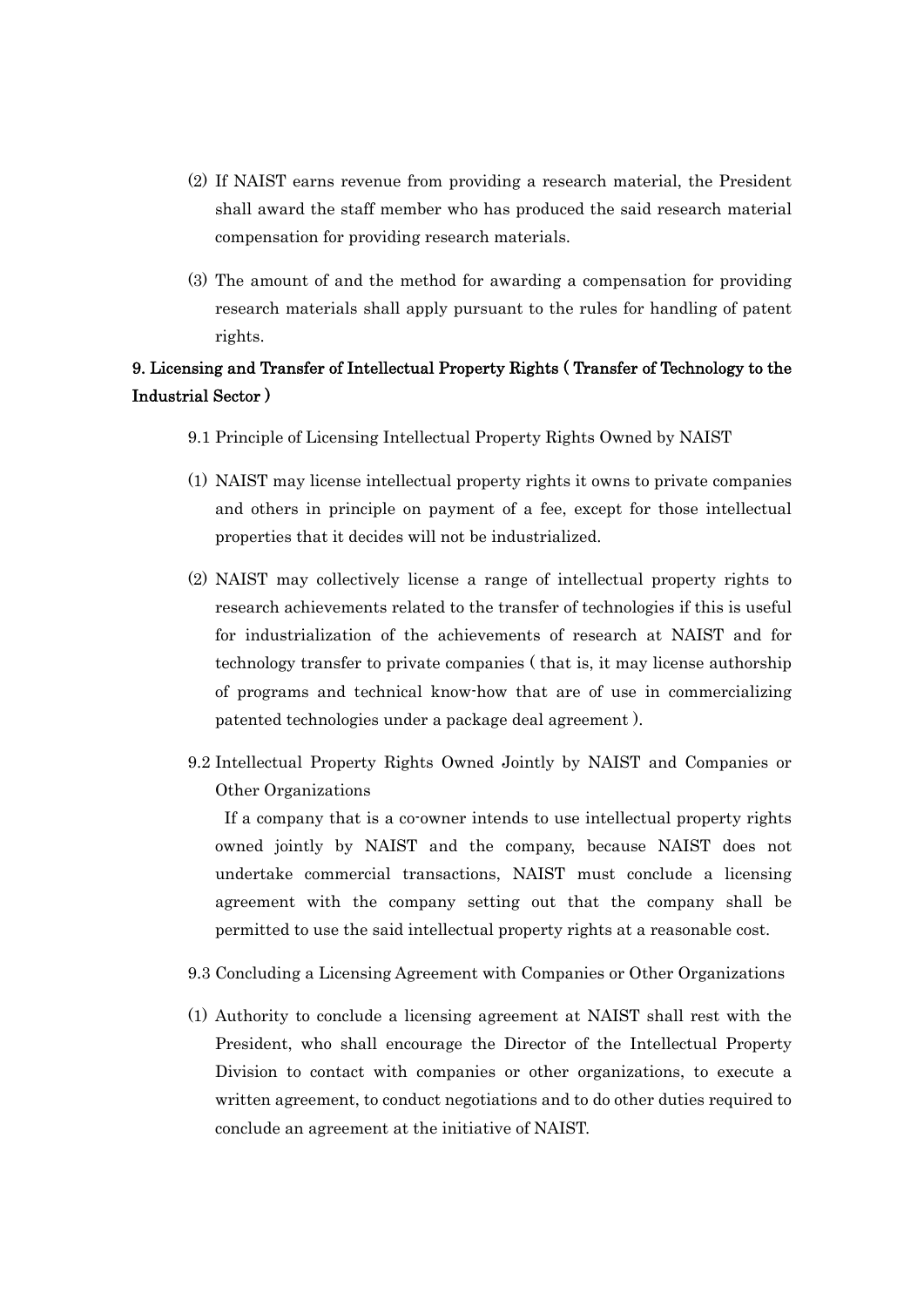- (2) A licensing agreement shall provide for the terms and conditions of a contract related to:
	- (a) specification of intellectual property rights that are to be licensed;
	- (b) whether licensing is priority or non-priority;
	- (c) range of licensing;
	- (d) term of licensing; and

 (e) the amounts of the license fee and other royalty, and methods of payment of them.

# 9.4 Priority Licensing

 Priority or partly-priority may be given to concluding a licensing agreement under any of the following circumstances, and additionally if priority licensing is rational and required to promote the use of intellectual property rights or to facilitate the widespread use of research achievements provided by using the intellectual property rights:

 (a) persons who are co-owners of intellectual property rights owned jointly with NAIST desire to be given priority in concluding a licensing agreement for the said intellectual property rights;

 (b) companies that have carried out a collaborative research project with NAIST desire to be given priority in concluding a licensing agreement for intellectual property rights owned solely by NAIST;

 (c) a company that has commissioned for NAIST to carry out a research project desires to be given priority in concluding a licensing agreement for intellectual property rights owned solely by NAIST; or

 (d) the creator (inventor) of intellectual property for which NAIST owns the intellectual property rights intends to commercialize the said intellectual property.

- 9.5 Transfer of Intellectual Property Rights
- (1) NAIST may transfer intellectual property rights it owns to companies or other organizations under the circumstances described in (a) to (d) in Section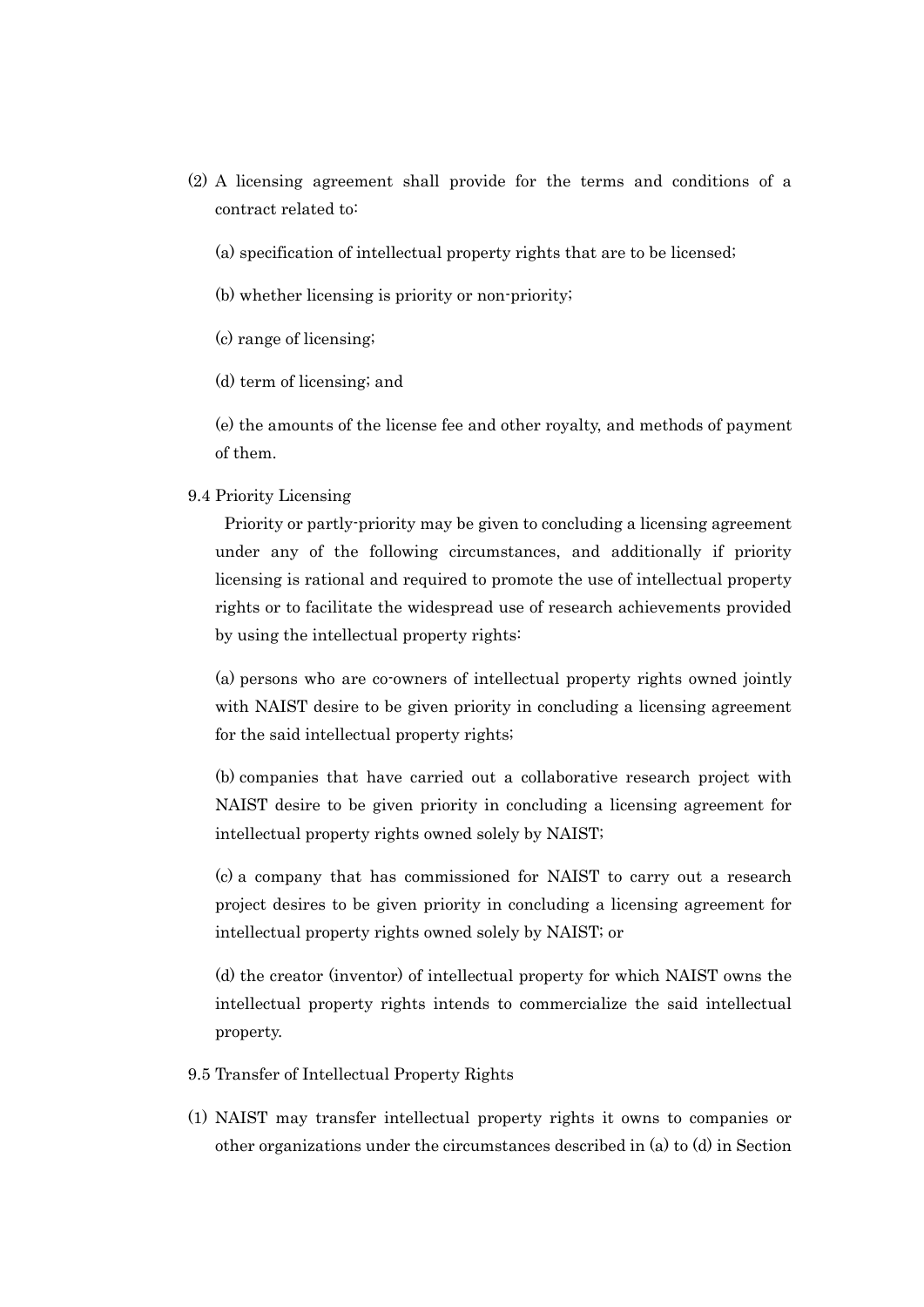9.4 (1) above, and additionally if transferring the said intellectual property rights to companies or other organizations is rational and required to promote the use of intellectual property rights or to facilitate the widespread use of research achievements provided by using the intellectual property rights.

- (2) In the event of the transfer of intellectual property rights owned by NAIST to a company or other organization, NAIST shall conclude a transfer agreement with the company or other organization.
- 9.6 Exception for Licensing Intellectual Property Rights to Academic Research Institutions (Academic Use)

 If intellectual property rights owned solely by NAIST are licensed to an academic research institution at its request, notwithstanding the provisions of the Regulation, exceptional licensing terms and conditions regarding to the license fee and royalty may be provided for. However, the said academic research institution shall pledge that:

 (a) it shall not use licensed intellectual property rights for purposes other than academic research;

 (b) it shall not sublicense the licensed intellectual property rights, whether for commercial or noncommercial purposes, to a third party without obtaining the consent of NAIST; and

 (c) it shall license NAIST the intellectual property right owned solely by the said academic research institution, if NAIST desires to use such intellectual property rights for academic purposes.

- 9.7 Ownership by the Institute of Licensing Fees and Other Proceeds and compensation for the inventor(s).
- (1) Licensing fees and other proceeds from the licensing of NAIST's intellectual property rights shall belong to NAIST.
- (2) Some part of the licensing fees and other proceeds shall be given back to the inventor(s) as a compensation.
- 9.8 Outsourcing of Services to Technology Licensing Organizations (TLOs) NAIST may outsource all or some of the activities required for licensing